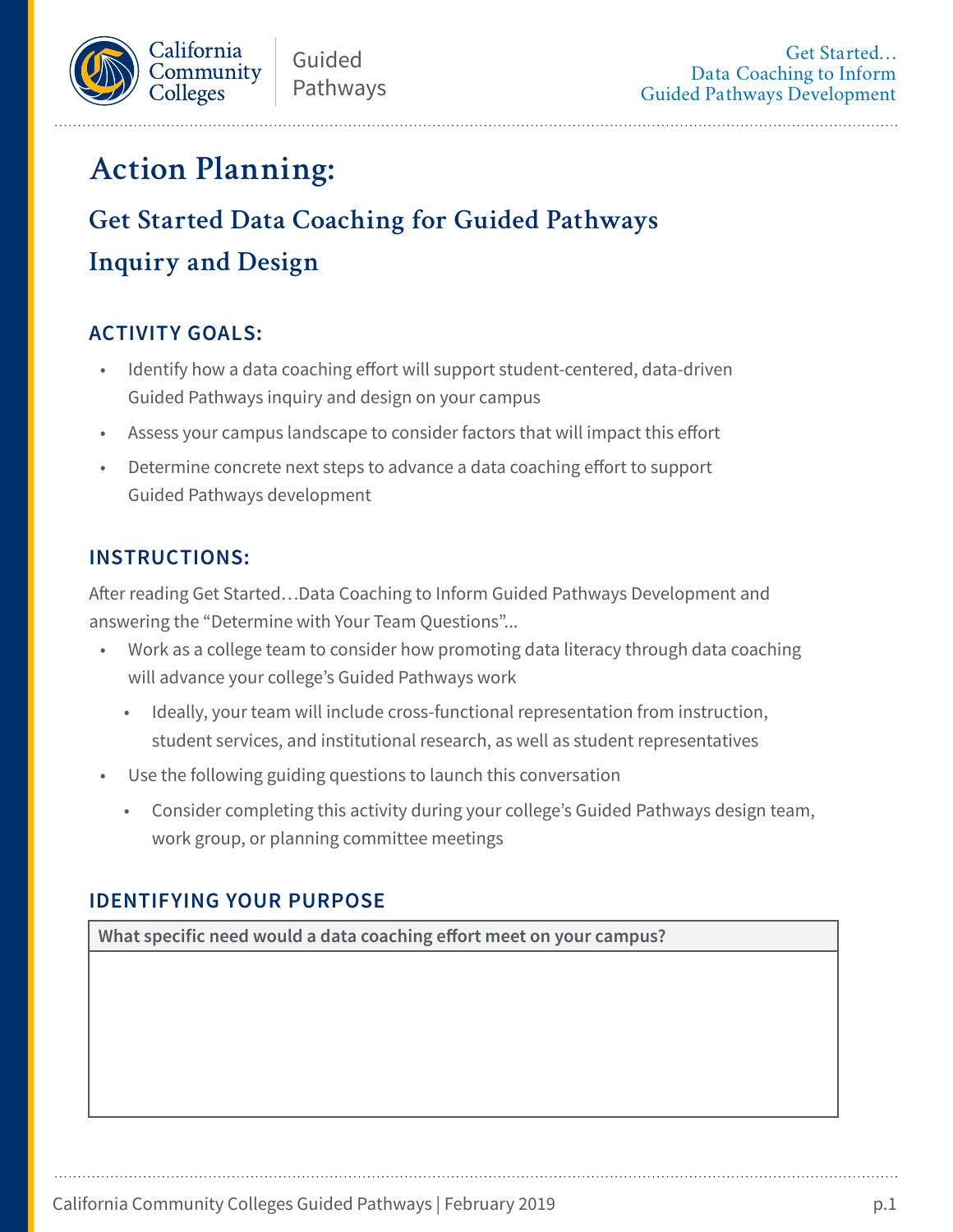

#### **IDENTIFYING YOUR PURPOSE CONTINUED...**

**How would a data coaching effort advance the priorities called out in your California Community Colleges Guided Pathways [Work Plan?](http://cccgp.cccco.edu/Portals/0/GPWorkPlanInstructions.pdf)**

**Who (e.g., individuals, programs, committees, or teams) specifically needs support to more effectively carry out student-centered, equity-focused inquiry; informed and inclusive design; and/or data-driven implementation?**

**In 1-2 sentences, state the purpose of launching a data coaching effort on your campus.**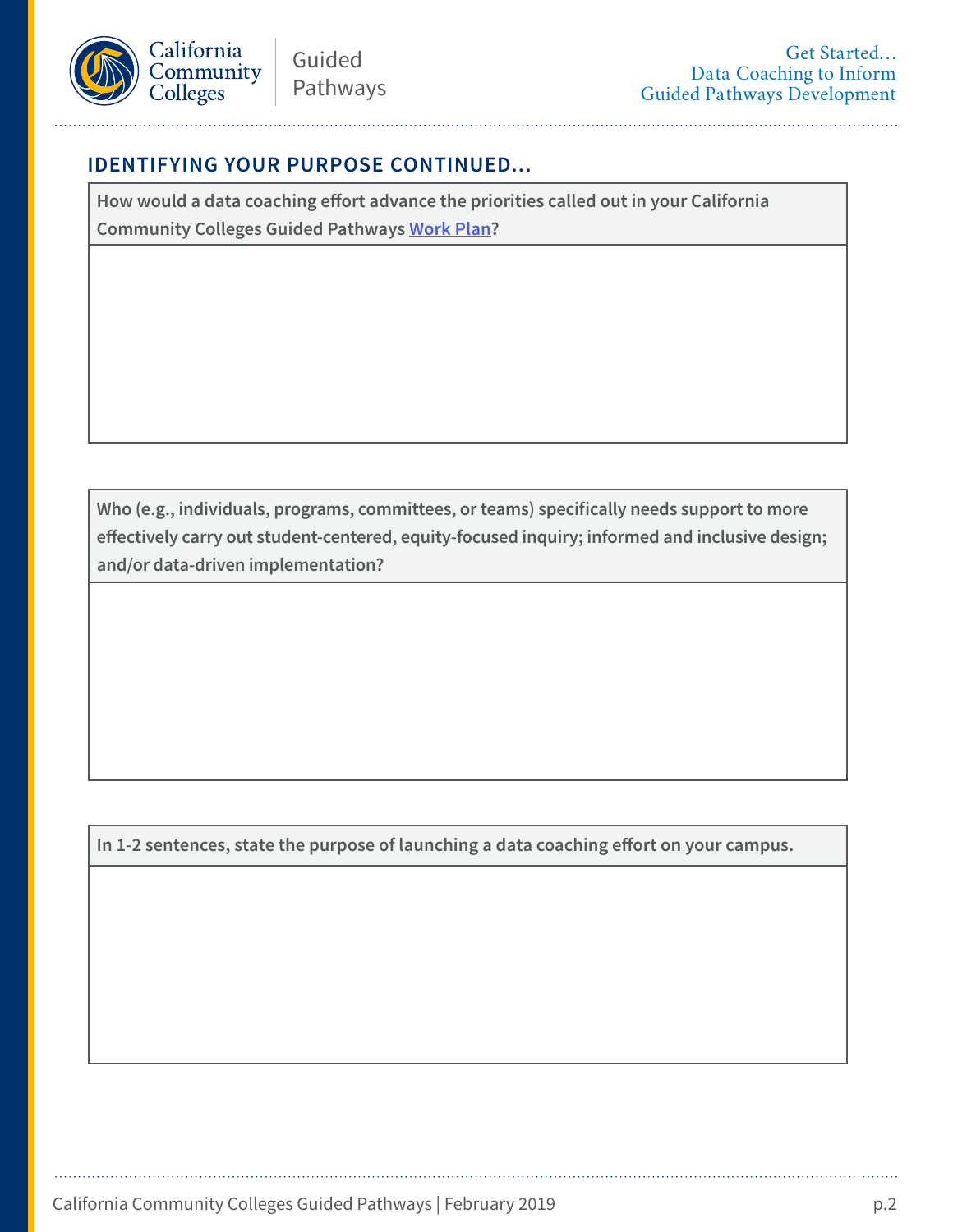

### **ASSESSING YOUR CULTURE, SYSTEMS, AND PRACTICES**

**Who is best positioned to lead a data coaching effort on your campus (e.g., person, office/function, or committee)?**

**What specific role will your institutional research, planning, and effectiveness office play in leading and/or supporting the data coaching program?**

**What cultural and/or institutional practices will influence your effort to launch a data coaching effort (e.g., existing efforts to leverage, barriers to acknowledge, and emerging opportunities to consider?**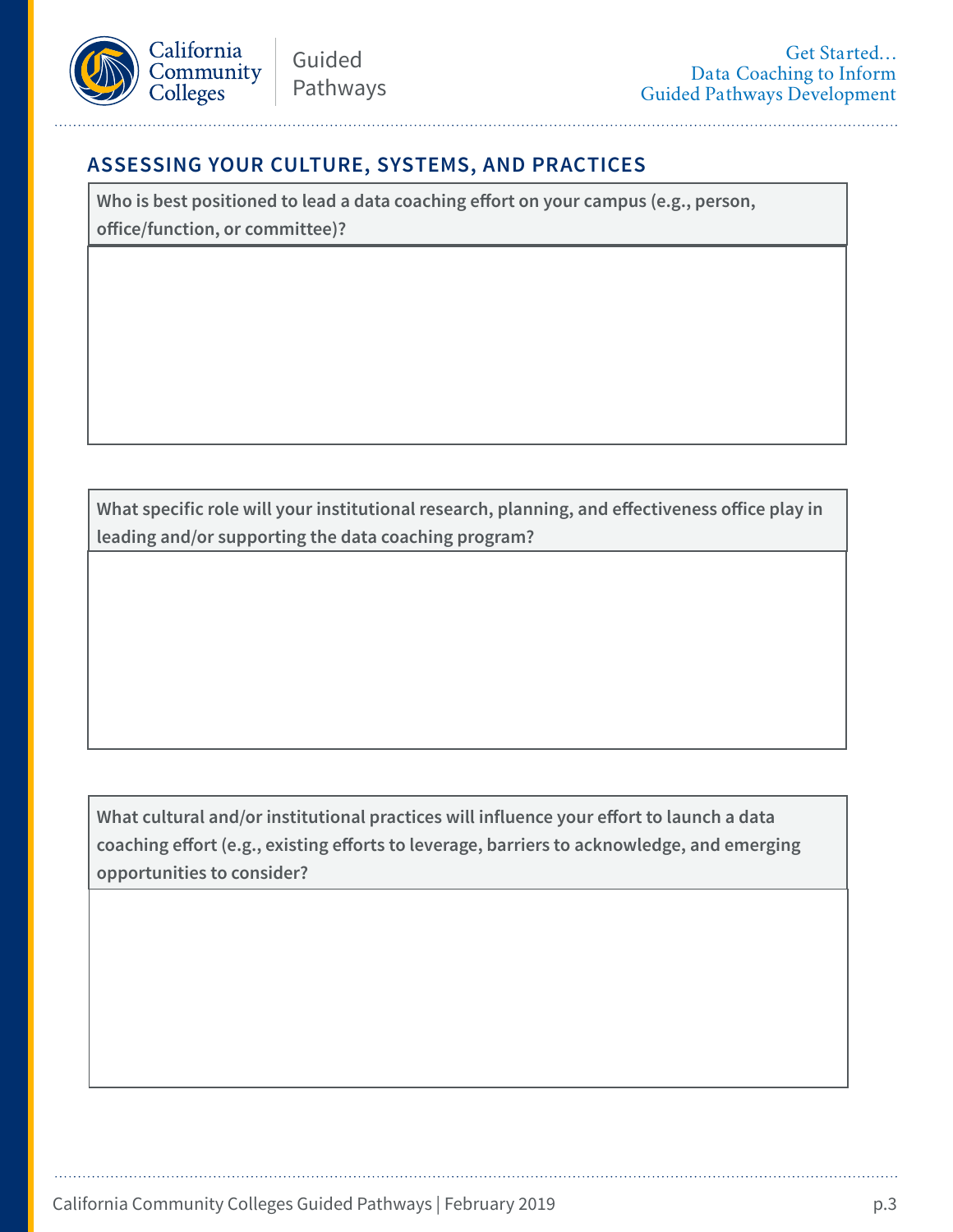

### **ASSESSING YOUR CULTURE, SYSTEMS, AND PRACTICES CONTINUED...**

**How can you build a team or community of people who can serve as data coaches and lead collaborative inquiry, given the "ideal" qualities and characteristics of this role (e.g., humility, intercultural sensitivity, self-awareness, confidence, respect, belief in change, and data savvy)?**

**What steps will you need to take to build the required infrastructure for professional development and ongoing peer-to-peer support (e.g., determine who will lead and what resources are required)?**

**How can you specifically engage students in the development and implementation of your data coaching effort?**

**What do you need to do to secure the support/investment required to launch an effective data coaching effort (e.g., who do you need to engage, what questions you might have to answer, what barriers you might have to address, etc.)?**